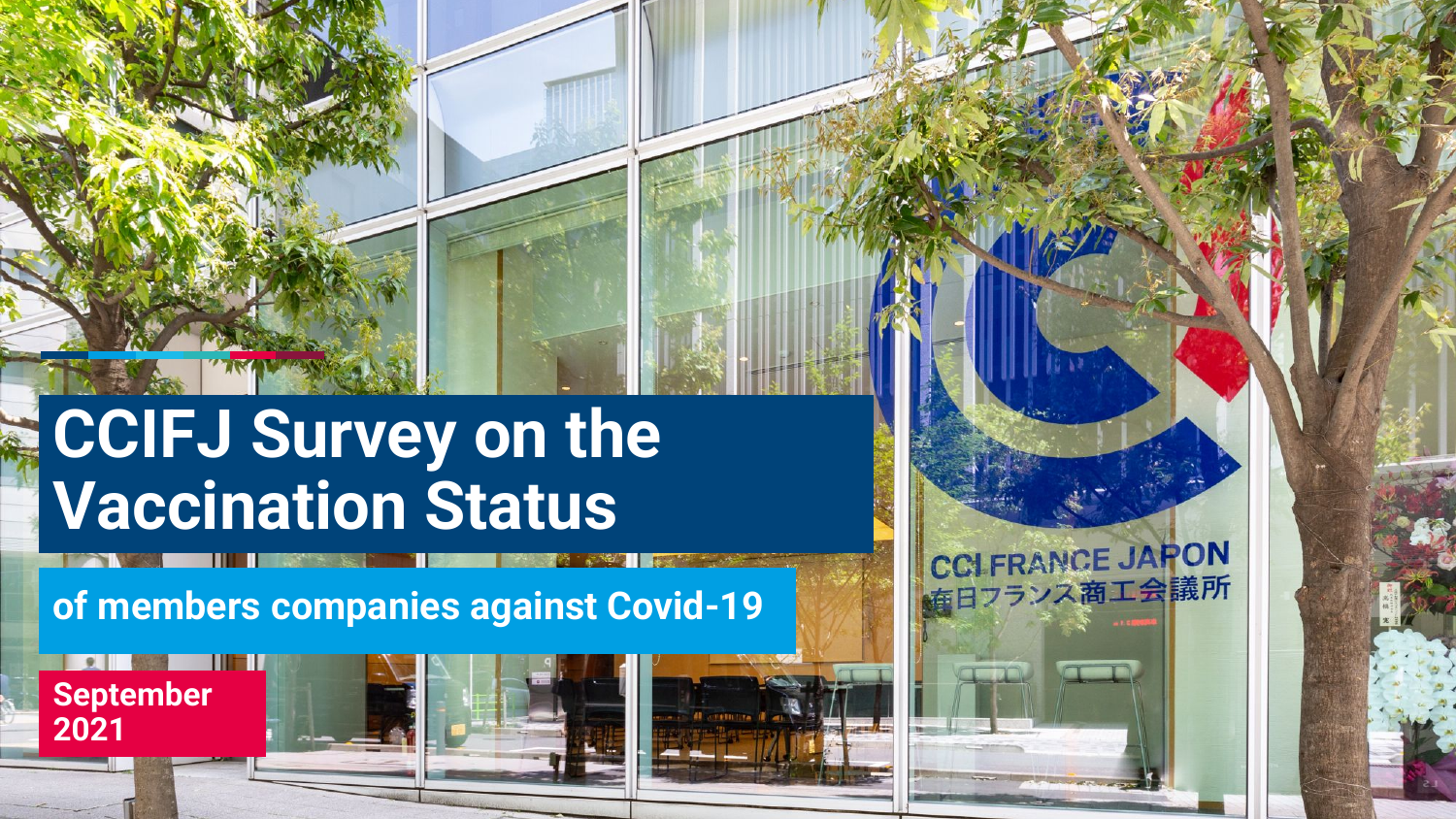

# **SURVEY**

The French Chamber of Commerce and Industry in Japan conducted a short survey among its members companies to evaluate the COVID-19 Vaccination status between the staff located in Tokyo and in regions.

#### **31 ANSWERS RECEIVED**

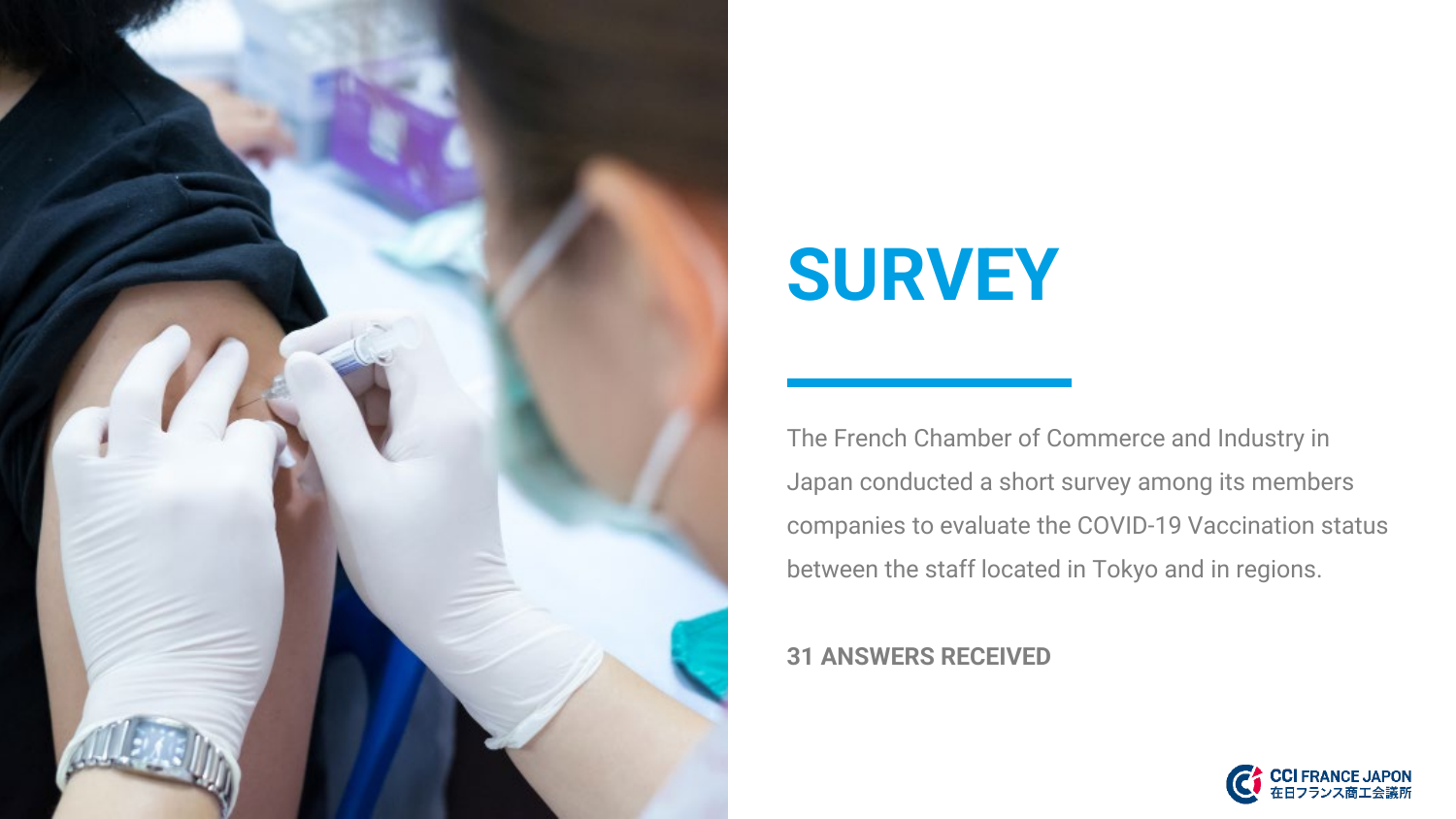# Number of employees (in Japan) 31 ANSWERS



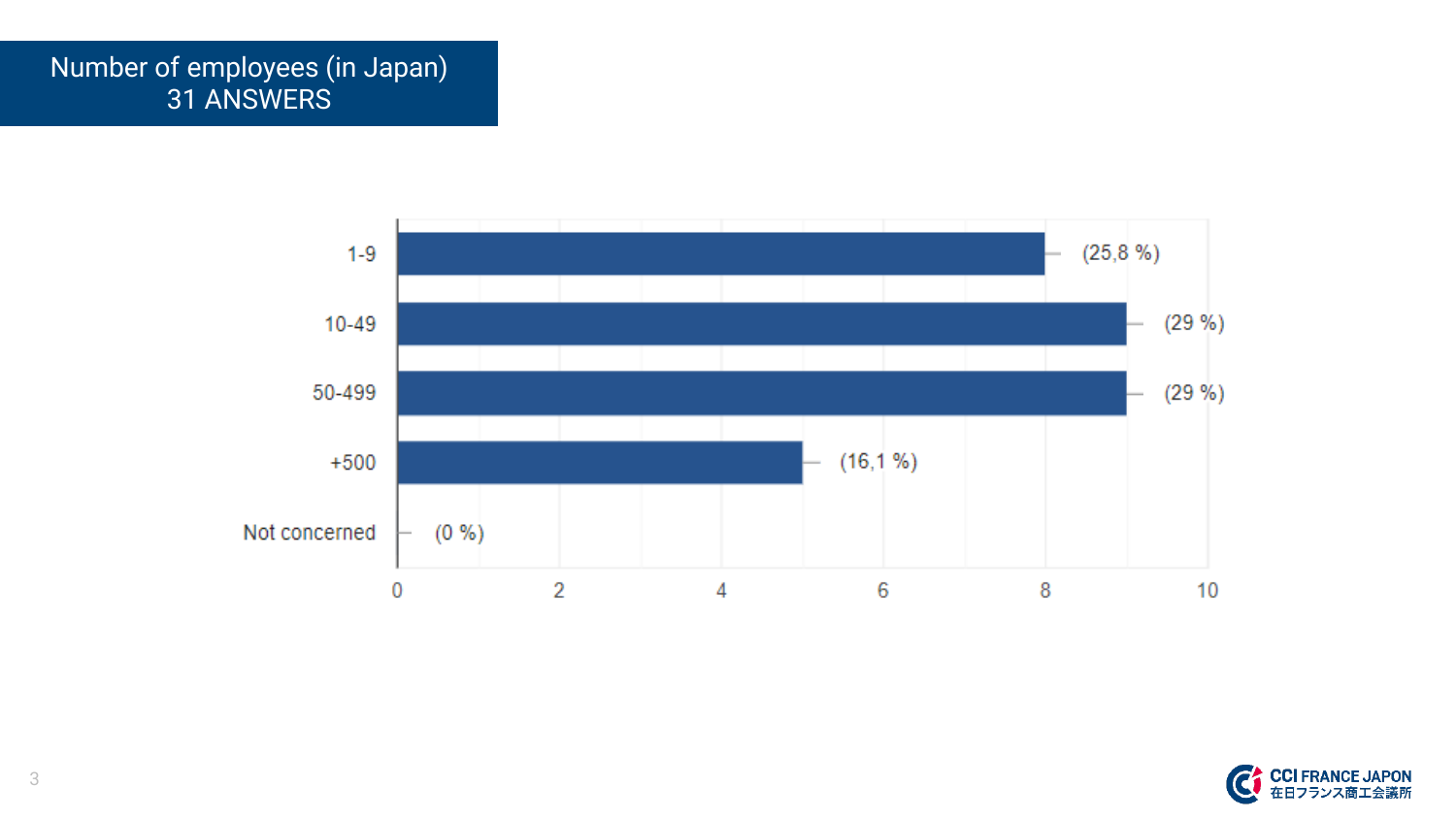Have you offered a vaccination program to your employees? 31 ANSWERS



**CCI FRANC** 在日フ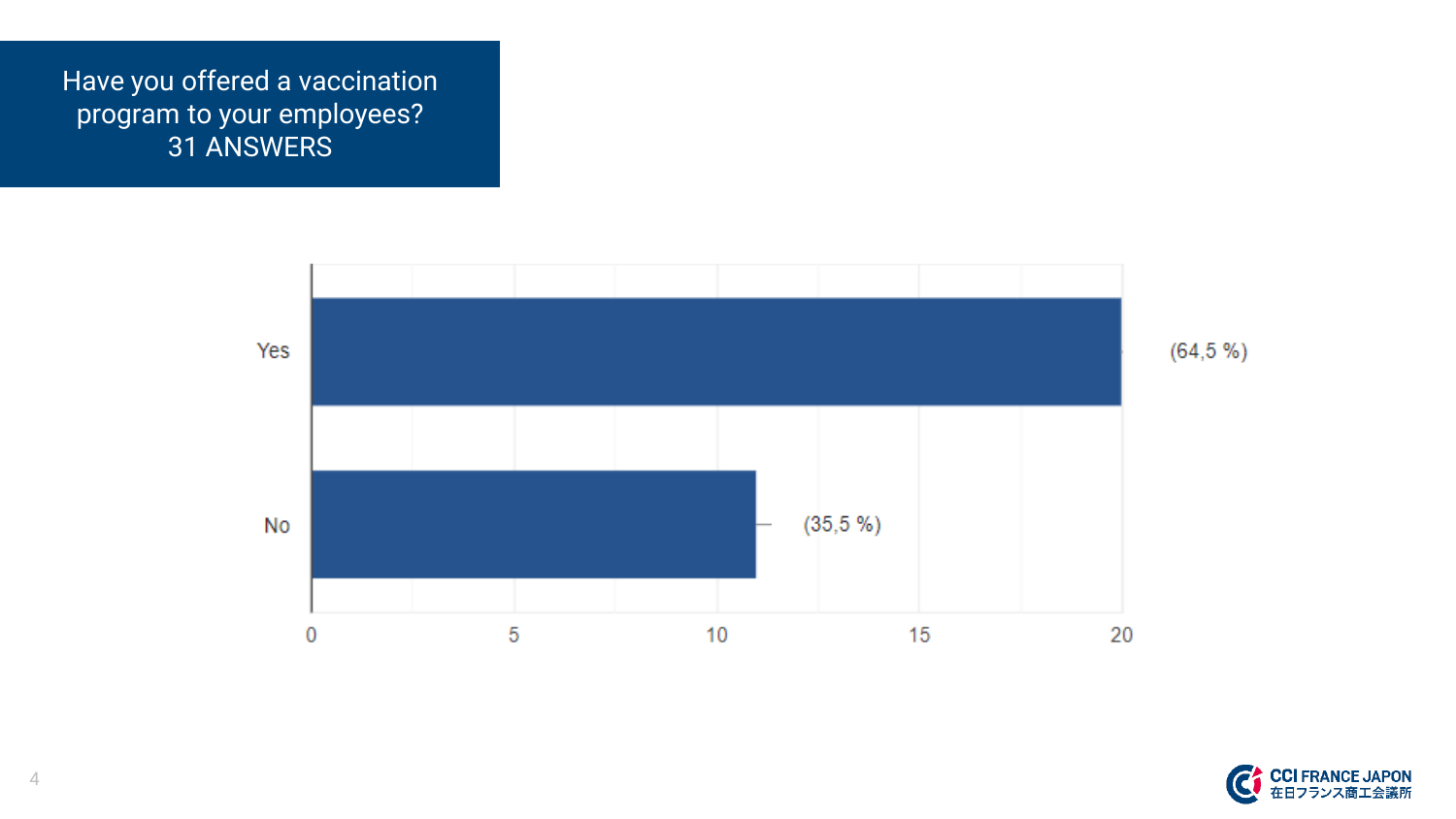If yes, how many employees benefited from it? 18 ANSWERS



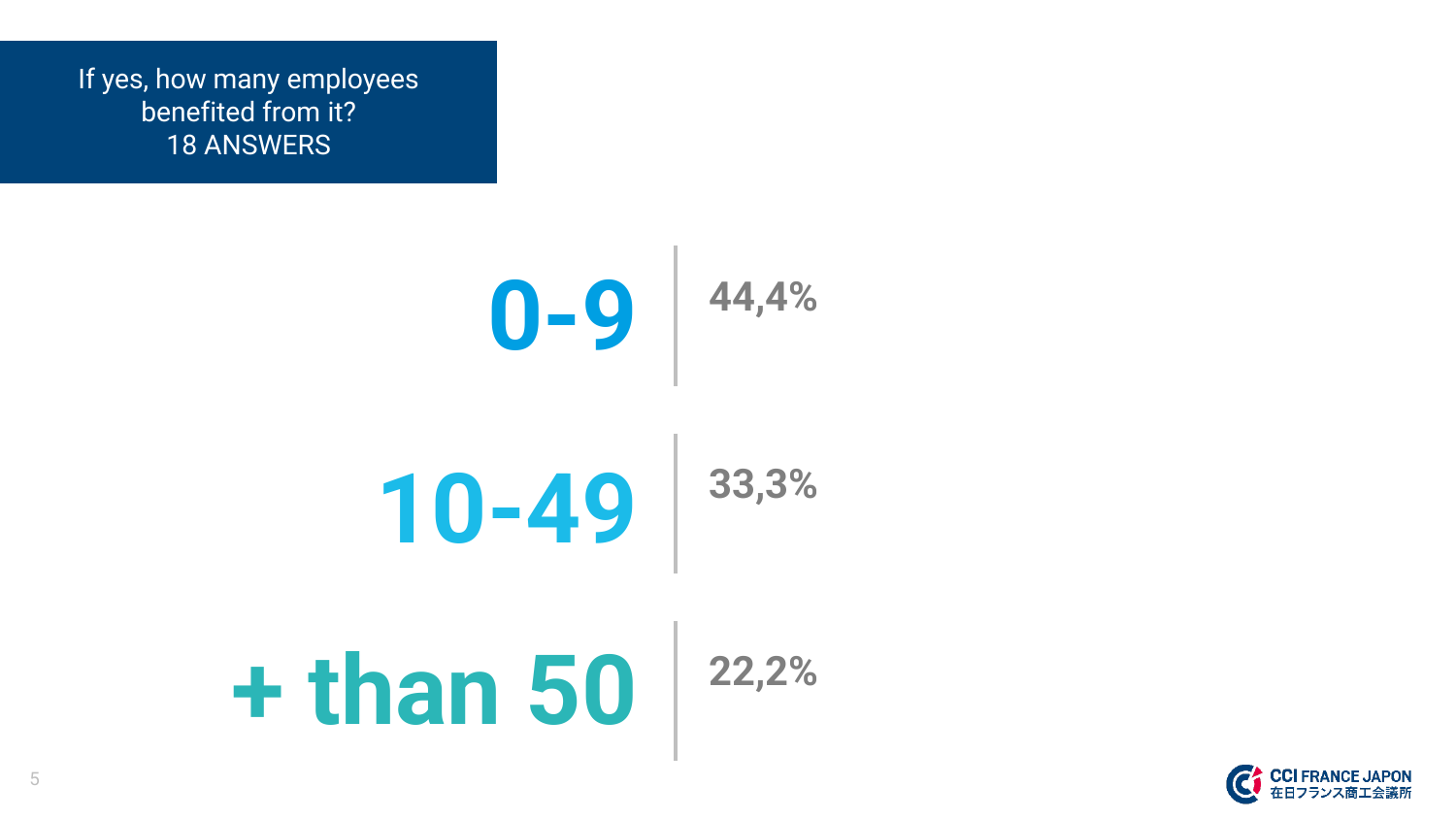## If yes, which program did you use? 17 ANSWERS



- Public program Private program **CCIFJ** Own program negotiated with hospitals.
- MORI Bldg., our landlord of office, provided it to their tenants.

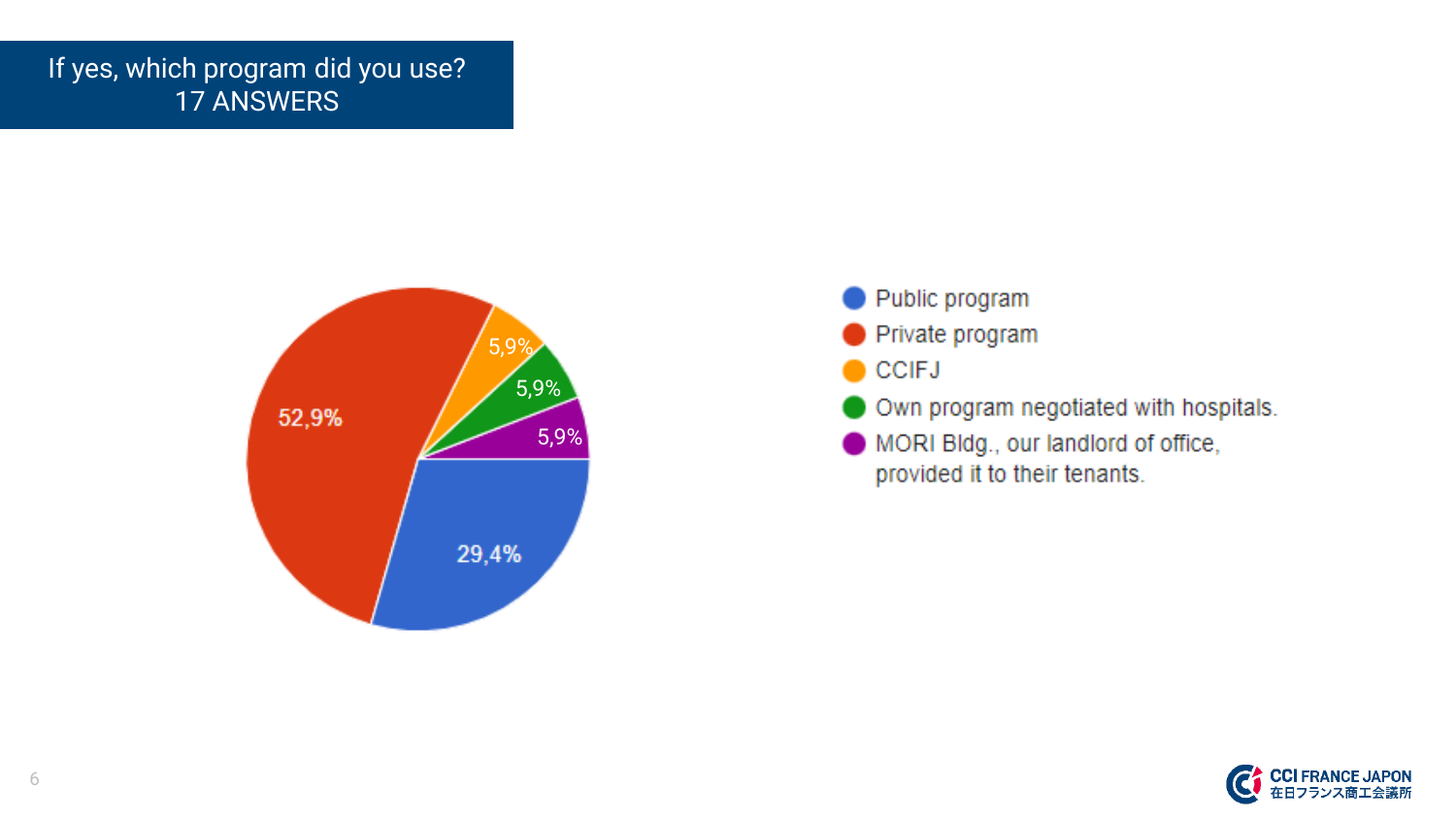If not, do you plan to organize a vaccination program for them? 17 ANSWERS





7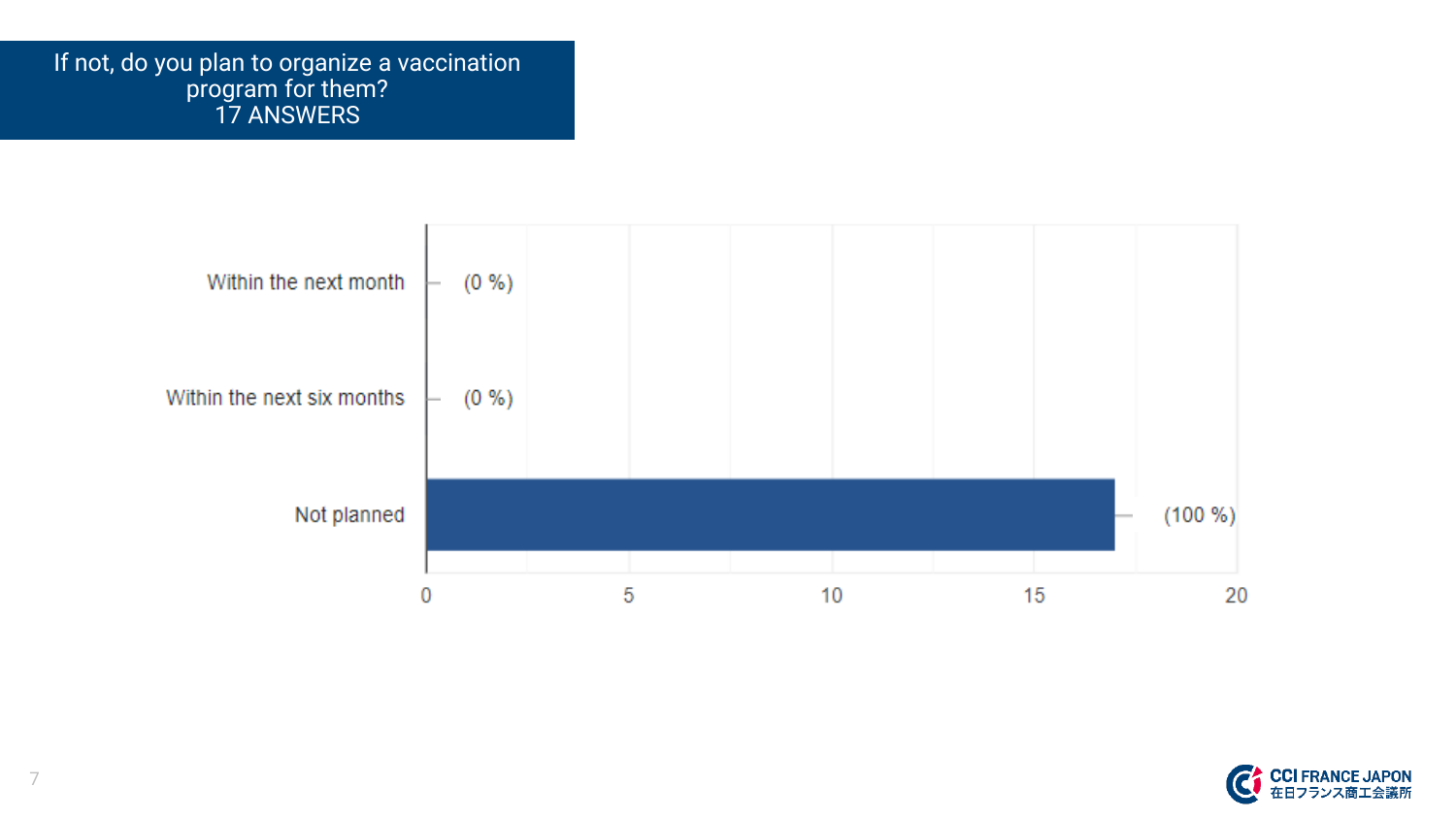#### What are for you the difficulties to implement a vaccination program? 20 ANSWERS

| No agreement from the employees<br>Access to vaccination center<br>Equality among the staff between regions and Tokyo                                                                                                                                                                                                                                                                       |                                                                                             | 10 %) |   | (30 %) |           |  |
|---------------------------------------------------------------------------------------------------------------------------------------------------------------------------------------------------------------------------------------------------------------------------------------------------------------------------------------------------------------------------------------------|---------------------------------------------------------------------------------------------|-------|---|--------|-----------|--|
| Small team<br>Size, facilities, booking medical staff<br>Find out vaccination opportunities<br><b>Corporate Policy</b><br>Own personal private arrangements<br>Timing<br>I had my two shots<br>Reluctance of some to get vaccinated<br>We just can't arrange workplace vaccination program for outside metropolitan area<br>The government programme was very well organized. No difficulty | (5 %)<br>(5 %)<br>(5 %)<br>(5 %)<br>$(5 \%)$<br>(5 %)<br>(5%)<br>(5 %)<br>$(5 \%)$<br>(5 %) |       |   |        | $(45\% )$ |  |
|                                                                                                                                                                                                                                                                                                                                                                                             |                                                                                             |       | հ |        | 8<br>10   |  |

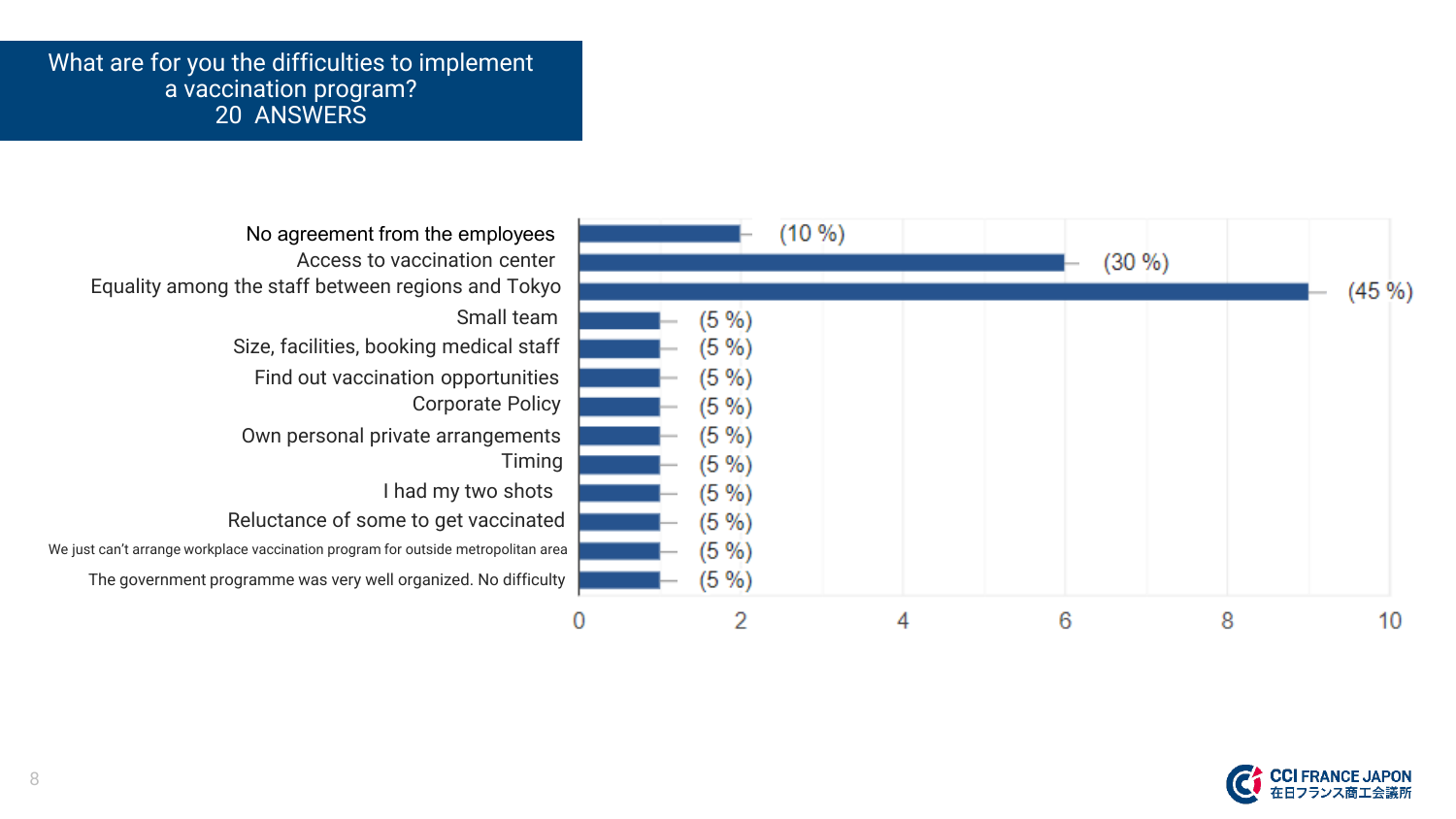If you have employees out of Tokyo, have you extended a vaccination program to them ? 21 ANSWERS